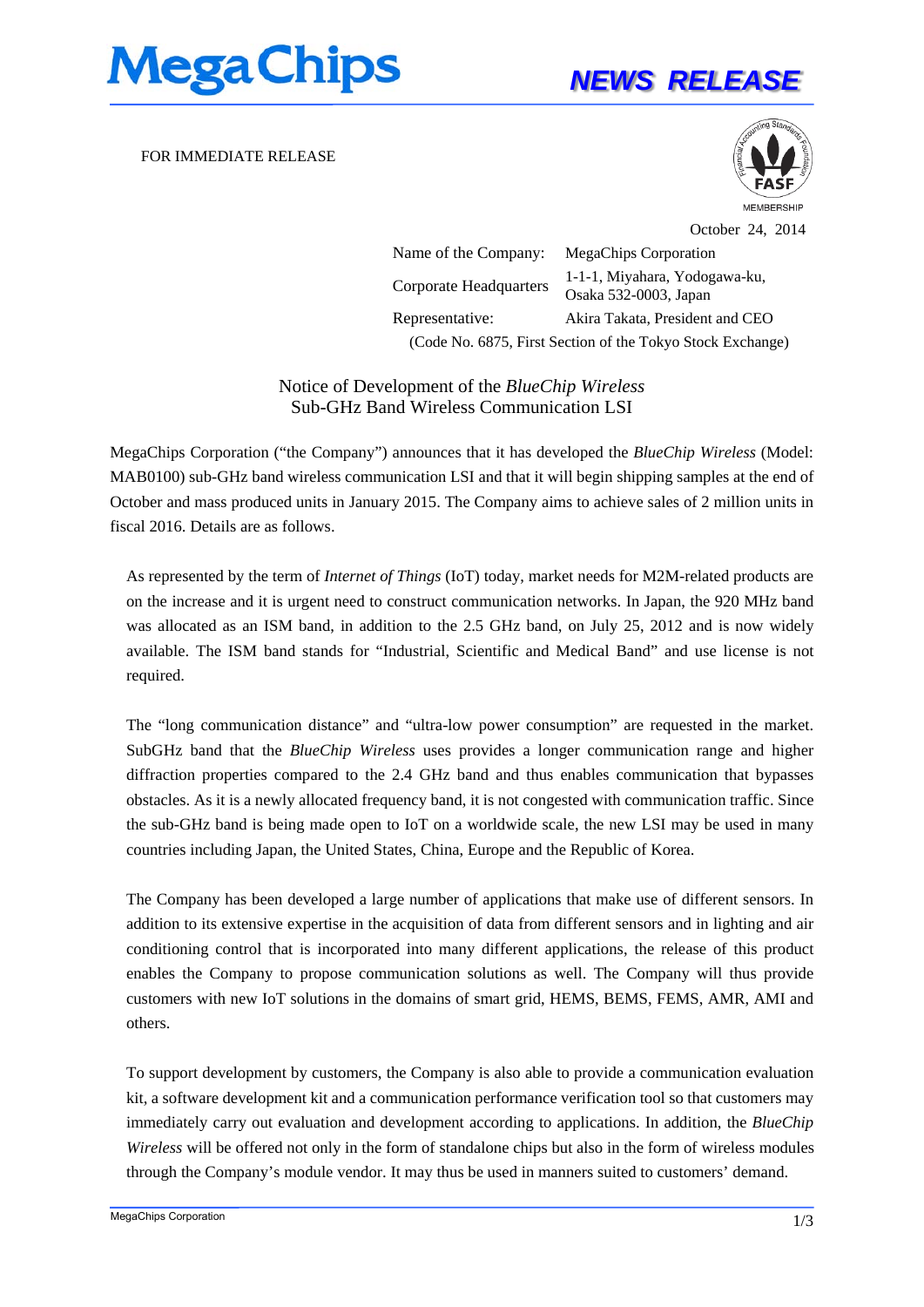The Company will make integrated proposals running from the chip level to introduction of final applications. Prospective customers concerned about introducing wireless technologies are invited to consider adopting MegaChips' *BlueChip Wireless* sub-GHz band wireless communication LSI.

- Main Features:
	- 1. Sub-GHz band wireless communication LSI compliant with IEEE802.15.4g and featuring low power consumption
	- 2. Sleep mode can be controlled with sleep clock in the built-in OSC A 36 MHz X'tal only for external use
	- 3. In addition to AES-128-based security features, CSMA/CA and auto ACK functions are incorporated.
	- 4. The built-in DC-DC converter and LDO regulator support a single voltage supply in the range of 1.8 V to 3.6 V.
	- 5. A 1 Mbps turbo mode (under evaluation and verification) included for overseas markets, particularly for China
- Basic Specifications:

| • Frequency Band:        | [Japan] 916-930 MHz, [USA] 902-928 MHz                        |
|--------------------------|---------------------------------------------------------------|
|                          | [China] 779-787 MHz, 470-480 MHz, 400-434 MHz                 |
|                          | [Europe] 863-870 MHz, [Korea] 917-923.5 MHz                   |
| $\cdot$ PHY:             | IEEE802.15.4g-compliant GFSK                                  |
| $-MAC$ :                 | IEEE802.15.4/4e (SW processing required)                      |
| • Transmission Speed:    | 50 kbps, 100 kbps, 200 kbps [GFSK],                           |
|                          | 1 Mbps turbo mode [GFSK] for overseas markets                 |
| • Transmission Power:    | 20 mW (+ 13 dBm) typical (at chip end)                        |
| • Reception Sensitivity: | [50 kbps] -105 dBm, [100 kbps] -102 dBm, [200 kbps] -99 dBm   |
| • HW accelerator:        | AES-128, CSMA/CA, Auto ACK                                    |
| $\cdot$ Host I/F:        | 1 x SPI [Slave] x 1                                           |
| $\cdot$ External I/F:    | 3 x GPIO                                                      |
| • Power Supply Voltage:  | 1.8 V to 3.6 V (with the use of the built-in DC-DC converter) |
| Package:                 | QFN, 32 pin, 5mm x 5mm                                        |
|                          |                                                               |

For additional information, please visit:

・BlueChip Wireless

http://www.megachips.co.jp/english/product/network/bluechip\_wireless\_e.pdf

- Glossarv
	- ・Internet of Things (IoT):

Computing concept that physical objects are connected to the Internet/Cloud exchange information and control each other

・Machine to Machine (M2M):

reduce CO2 emissions

A system in which devices connected to a computer network mutually exchange information without the manual assistance of humans and automatically implement optimal control

- ・Smart Grid:
- An electric power network that combines communications and controls to create various power contracts and achieve manpower cost reduction.
- ・Home Energy Management System (HEMS):
- A system for energy management at home to increase efficiency in power consumption and reduce CO2 emissions
- ・Building Energy Management System (BEMS): A system for energy management in buildings and facilities to increase efficiency in power consumption and